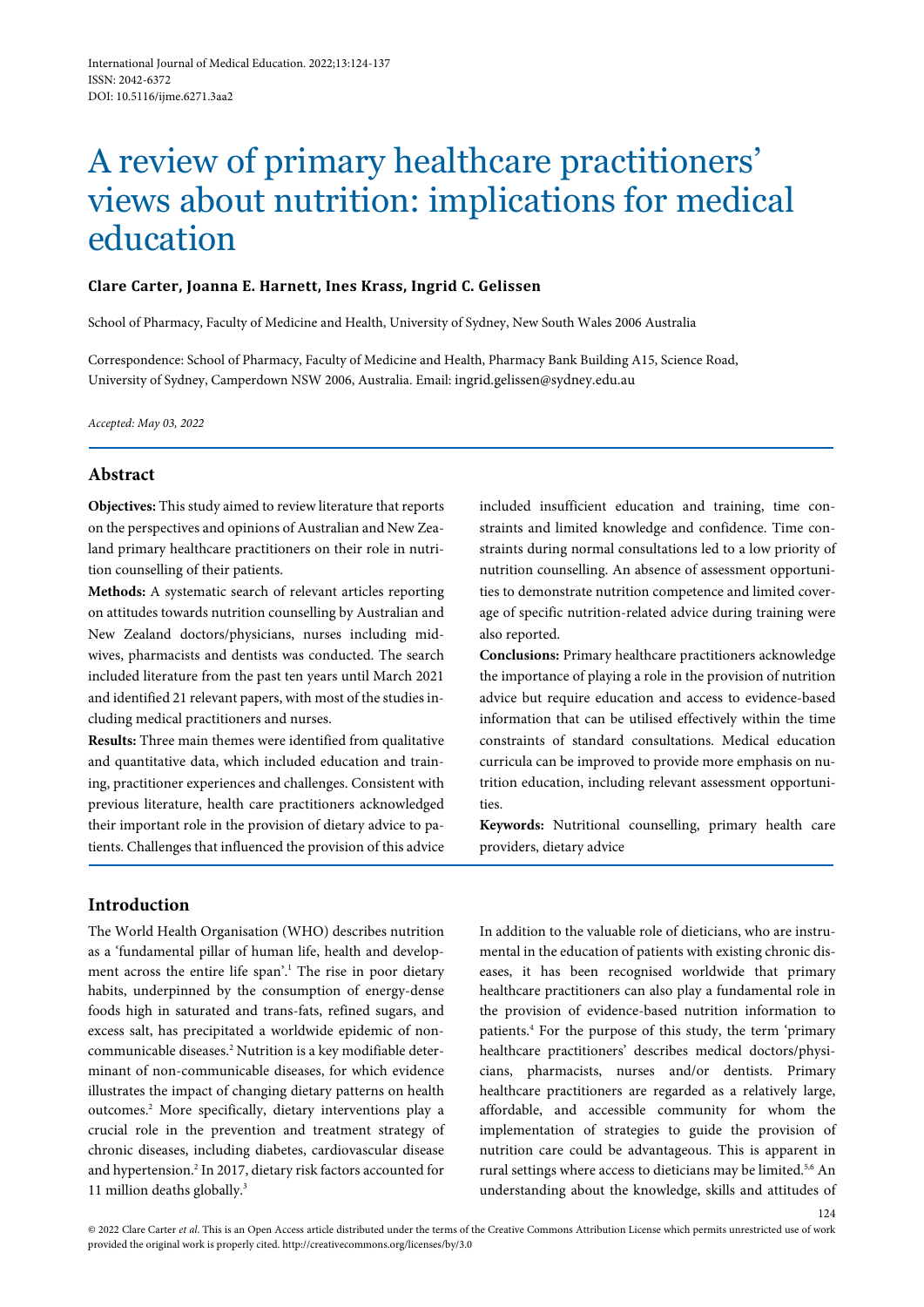primary healthcare practitioners towards their role in the promotion of healthy nutrition is warranted.

While several studies have reported healthcare practitioners' perceptions about dietary counselling, a comprehensive review of literature including primary healthcare practitioners of Australia and New Zealand has previously not been conducted.<sup>7, 8</sup> Therefore, the aim of this review was to identify and summarise the current literature that documents primary healthcare practitioners' self-perceived knowledge and opinions about the role and readiness to counsel patients on healthy nutrition. The findings of this review will inform the development of education initiatives that aim to equip primary healthcare practitioners with the knowledge and skills required to provide dietary counselling to their patients.

## **Methods**

A systematic search and review, as described by Grant and Booth was conducted to identify and summarise peer-reviewed literature that reported perspectives of Australian and New Zealand primary healthcare practitioners about their knowledge and readiness to counsel patients in nutrition.<sup>9</sup> Australia and New Zealand were chosen due to socio-demographic similarities of the populations and similarities in the training of primary health care practitioners.

## **Search Strategy**

Medline, Embase, Web of Science and Scopus were searched for key concepts related to nutrition and primary healthcare practitioners' provision of dietary counselling. Google Scholar was also searched to capture any articles not identified in the main search. The search was conducted between 19th March and 9th April 2021. The inclusion/exclusion criteria were agreed upon by three authors, and a University of Sydney Faculty of Medicine and Health librarian was consulted regarding the search strategy. The following studies were included: original research studies conducted in Australia and New Zealand adults, written in English, reporting on primary healthcare practitioners' opinions about dietary counselling, involving doctors/physicians, nurses (including midwives), pharmacists and dentists. Only articles from the past ten years were included to align as much as possible with the most recent curricula provided to health care practitioners. Studies were excluded if they involved allied healthcare professionals, including dieticians, physiotherapists, occupational therapists, chiropractors, naturopaths and complementary medicine practitioners (e.g., herbalists) and complementary medicine products. In addition, any studies involving participants who were students were also excluded. Furthermore, review articles, books, policy documents and conference proceedings were excluded, as were articles in languages other than English or those involving countries other than Australia and New Zealand. Search results were uploaded into EndNote, and duplicates were removed. Titles and abstracts were screened by one author (C.C.) and checked by two additional authors

(I.G. and J.H.). Full-text articles included in the study were screened by three authors (C.C., I.G. and J.H.) to confirm eligibility and extraction of relevant data as outlined below. A PRISMA flow diagram of the literature search methodology is included in Appendix 1.

## **Data extraction and analysis**

Data were extracted, summarised, and tabulated using author, year of publication, aims, study method, sample population and sampling methods, as well as key findings and outcomes (Table 1). As the survey tools utilised in the studies varied substantially, including qualitative data generated from interviews and focus groups, further analysis was performed to assist in the interpretation and organisation of data, utilising the six phases of analysis by Braun and Clarke.10 This included initial data familiarisation and key concept identification by one author (C.C.), followed by coding and identification of meta themes and sub-themes agreed upon by three authors (C.C., I.G. and J.H.). Discussions throughout the analysis process allowed for consensus between members of the research team regarding the interpretation of data, theme conceptualisation and naming.

## **Results**

A total of 520 articles were identified in the literature search, with an additional article retrieved through Google Scholar. Following the title and abstract screening of 382 articles, 30 articles were assessed for suitability against our inclusion criteria and critically evaluated, with a total of 21 articles included in the systematic review.

An overview of the studies is presented in Table 1, including the aim, the population studied, the methods utilised, and the major findings reported by the authors. With regards to the primary healthcare practitioners sampled in the articles, the following breakdown of healthcare practitioners was found: general practitioners (n=10), general practitioner registrars (n=3), general practitioner interns (n=1), general nurses (n=10), midwives (n=2) and pharmacists (n=1). Participant numbers averaged 125 (range 9 – 393), with 9 out of 21 studies having >100 participants. Study methods included quantitative methods (questionnaires and surveys; n=16 with a mix of paper and online delivery), qualitative methods (semi-structured interviews n=4; focus groups; n=1) and mixed methods (n=1). The predominant sampling method was convenience sampling. The topics covered included general nutrition (n=7), pregnancy (n=5), nutrition and chronic conditions (including type II diabetes; n=4), nutrition and cancer (n=2), and more specialist branches of nutrition (enteral nutrition, malnutrition and dehydration, and nutrition for patients with brain injuries; n=3).

After coding of articles, three meta themes and fourteen subthemes were identified from the qualitative data as well as the topics and outcomes from the quantitative surveys and questionnaire data. Figure 1 illustrates the meta themes, which were 1) education and training, 2) practitioner experiences and 3) challenges, presented in red, with associated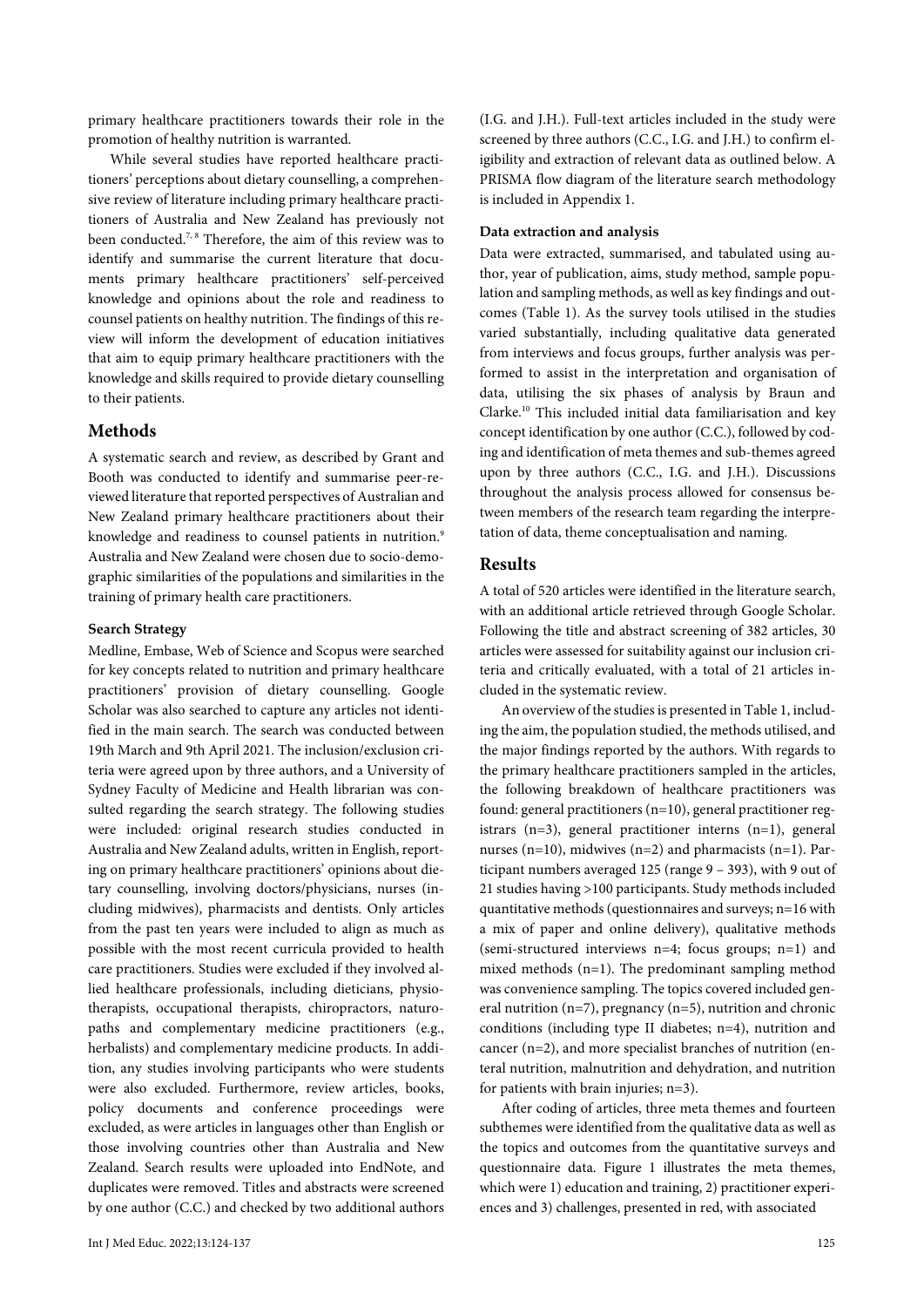Table 1. Overview of the studies, including aims, methods and their key findings

| Study                            | Aims                                                                                                                                                                                                          | Method                                       | Sample included                                                                          | Key findings                                                                                                                                                                                                                                                                                                                                                                                                                                                                                                                                                                                                                                                                                                                                                                                        |
|----------------------------------|---------------------------------------------------------------------------------------------------------------------------------------------------------------------------------------------------------------|----------------------------------------------|------------------------------------------------------------------------------------------|-----------------------------------------------------------------------------------------------------------------------------------------------------------------------------------------------------------------------------------------------------------------------------------------------------------------------------------------------------------------------------------------------------------------------------------------------------------------------------------------------------------------------------------------------------------------------------------------------------------------------------------------------------------------------------------------------------------------------------------------------------------------------------------------------------|
| Arrish et al.<br>$(2016)^{11}$   | Investigate midwifes' nutrition<br>knowledge, confidence and<br>attitudes regarding providing<br>nutrition education in<br>pregnancy                                                                          | Cross-sectional online survey                | 329 Midwives<br>(Australia);<br>Convenience sampling                                     | 75.7% (n = 249) of Australian midwives recognised their role in delivering nutritional advice to pregnant<br>women as highly significant. Midwives' confidence ranged from moderate to low when discussing general<br>and specific nutrition advice to pregnant women. Inadequate nutritional knowledge was recorded in several<br>areas. Only half of the midwives (51.1%) indicated that they received nutrition education during midwives<br>training or after registration (54.1%).                                                                                                                                                                                                                                                                                                             |
| Arrish et al.<br>$(2017)^{12}$   | Explore midwives' nutritional<br>knowledge gained during<br>midwifery education and<br>following registration, and their<br>perceived readiness to provide<br>nutrition counselling                           | Cross sectional written and<br>online survey | 393 Midwives<br>(Australia);<br>Convenience sampling                                     | 79.3% (n = 261) of midwives reported receiving some nutrition education during, before or after registration<br>with many describing this coverage as limited. $94.2\%$ (n = 310) of midwives indicated that they would benefit<br>from receiving additional nutrition information and tailored guidelines for the provision of nutrition advice<br>$(87.8\%$ , n = 289). A further 59.1% (n = 78) indicated that additional nutrition education would improve their<br>knowledge of current evidence-based advice and increase their confidence.                                                                                                                                                                                                                                                   |
| Cass et al.<br>$(2014)^8$        | Investigate practice nurses'<br>perceptions of their role and<br>competency in the provision of<br>nutrition advice to patients with<br>chronic disease                                                       | Semi-structured telephone in-<br>terview     | 20 Practice nurses<br>(Australia);<br>Purposive sampling                                 | Lack of confidence, nutrition knowledge, time and unenthusiastic patient attitude towards nutrition influenced<br>the provision of nutrition care to patients with chronic disease. Practice nurses recognised the significance of<br>their role in promoting basic nutrition care, but the interpretation of basic varied. Practice nurses were con-<br>cerned about the lack of accessibility and availability of current nutrition education opportunities.                                                                                                                                                                                                                                                                                                                                      |
| Chapple et al.<br>$(2018)^{13}$  | Explore the attitudes.<br>experiences and barriers of<br>healthcare practitioners that<br>influence their decisions in<br>providing nutritional therapy to<br>patients with traumatic brain<br>injuries (TBI) | Semi-structured interview                    | 18 Nurses<br>16 Physicians<br>(Australia);<br>Purposive sampling                         | Health practitioners were unclear about the role they played in the provision of nutrition therapy to TBI pa-<br>tients, hence there was a lack of perceived responsibility in the management of nutrition. There were com-<br>peting priorities when caring for patients with TBI, identifying a need for further education of the multidiscipli-<br>nary team to gain an understanding of current evidence-based quidelines to enhance nutrition practices in<br>the TBI population.                                                                                                                                                                                                                                                                                                              |
| Crowley et al.<br>$(2016a)^7$    | Identify and describe general<br>practitioners' interest,<br>confidence and barriers in the<br>promotion of nutrition care                                                                                    | Cross-sectional online and<br>written survey | 322 GP's*<br>(Australia);<br>Convenience sampling                                        | A large proportion of general practitioners (91.6%, n = 295) were very interested and 71.7% (n = 231) re-<br>ported moderate confidence in providing nutrition care to patients where long-term strategies were well-es-<br>tablished. General practitioners documented time constraints as the biggest barrier in the provision of nutri-<br>tion care during consultations (52.8%, $n = 170$ ). An overwhelming majority of general practitioners were<br>interested in undertaking additional education and training to improve nutritional knowledge and skills. The<br>study concluded that general practitioners would benefit from educational programmes that focused on the<br>delivery of healthy dietary practices within standard consultations and identification of nutritional risk. |
| Crowley et al.<br>$(2015)^{14}$  | Describe general practitioner<br>registrars and general<br>practitioners perceived<br>attitudes and skills in the<br>provision of nutritional advice                                                          | Cross-sectional paper-based<br>questionnaire | 51 GP registrars<br>57 General practitioners**<br>(New Zealand);<br>Convenience sampling | General practitioners and general practitioner registrars reported positive attitudes towards the incorporation<br>of nutrition care in consultation with patients. Lack of confidence in nutritional skills such as the role of food<br>constituents in health and the basic metabolic role of protein, carbohydrates and fats was documented. An<br>enhancement of knowledge in this area was identified as beneficial in future.                                                                                                                                                                                                                                                                                                                                                                 |
| Crowley et al.<br>$(2016b)^{15}$ | Explore the perceptions of<br>general practitioners in the<br>promotion of nutrition care to<br>patients with chronic disease                                                                                 | Focus groups                                 | $48$ GP's<br>(New Zealand);<br>Convenience sampling                                      | Limited consultation time restricted nutritional competence while patients' resistance to change restricted<br>general practitioners in providing basic nutrition care to patients with chronic disease. General practitioners<br>reported receiving inadequate education during medical training and expressed the need for further infor-<br>mation to provide economically, socially and culturally sensitive nutrition care.                                                                                                                                                                                                                                                                                                                                                                    |
| Crowley et al.<br>$(2016c)^{16}$ | Investigate the ability of<br>general practitioner registrars<br>to counsel patients on nutrition                                                                                                             | Cross-sectional survey                       | 47 GP registrars<br>(New Zealand);<br>Convenience sampling                               | General practitioner registrars recorded a positive attitude towards the implementation of nutrition care but<br>only moderate confidence in the implementation of this care. A limited number of general practitioner regis-<br>trars provided evidence-based nutrition advice which was identified as potentially due to gaps in their nutri-<br>tion knowledge. Lack of experience, lack of assessment opportunities, attitude and awareness of nutrition<br>guidelines were considered factors that may influence the quality of nutrition care provided by general practi-<br>tioner registrars.                                                                                                                                                                                               |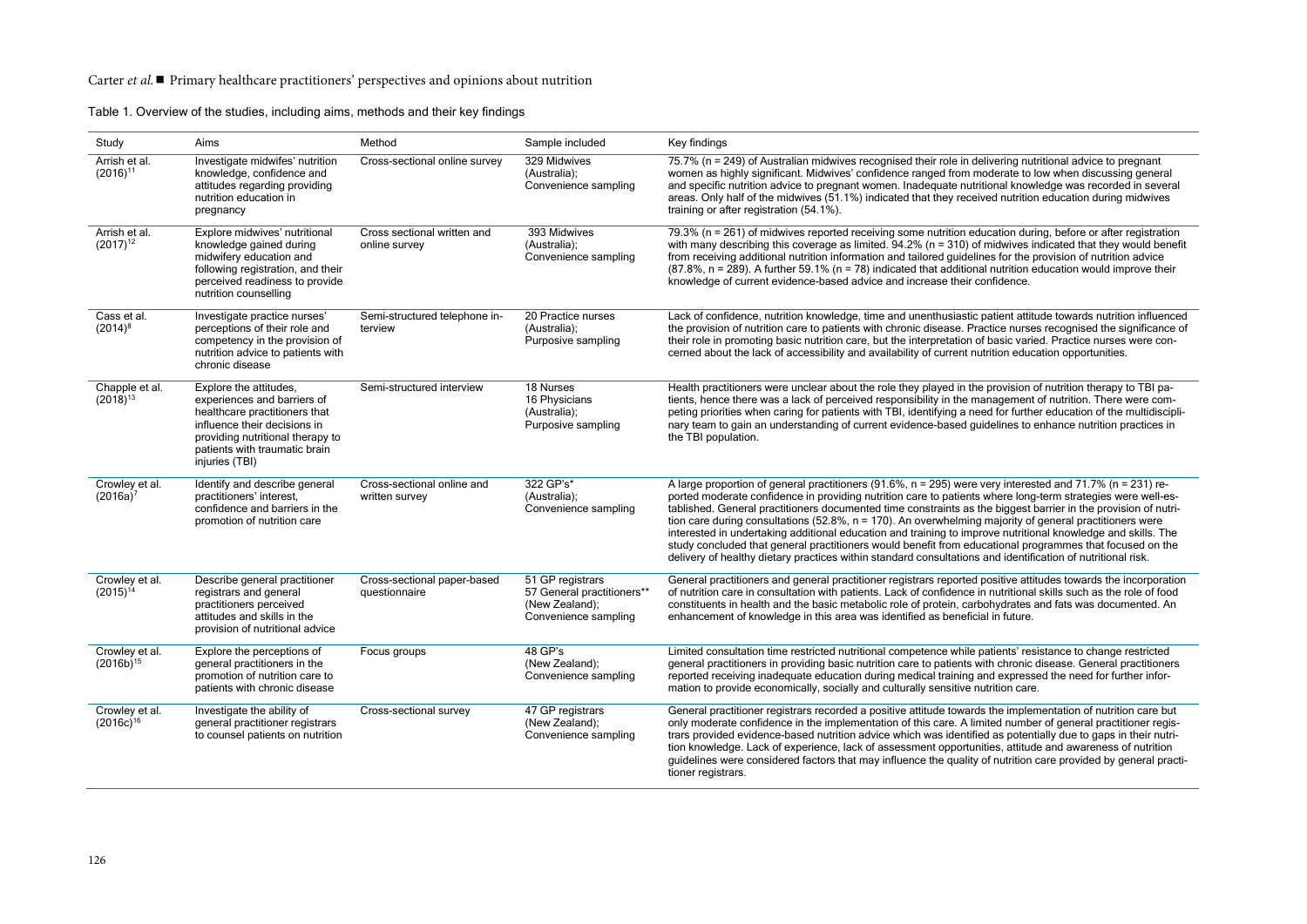| El-Mani et al.<br>$(2014)^{17}$             | Assess the knowledge of phar-<br>macists regarding folic acid<br>and iodine supplementation<br>during pregnancy                                                              | Cross-sectional survey                                                                                                 | 41 Pharmacists<br>(Australia);<br>Convenience sample                    | Pharmacists' knowledge regarding the mandatory fortification program was limited as only $46\%$ (n = 19) and<br>68% (n = 28) correctly identified that bread must be fortified with folic acid and iodine respectively in Aus-<br>tralia. 49% ( $n = 20$ ) of pharmacists selected the correct dietary sources of folic acid, but only 12% ( $n = 5$ ) cor-<br>rectly identified dietary sources of iodine. In order to enhance pharmacists' knowledge of current evidence-<br>based nutrition guidelines in pregnancy, additional education of pharmacists was identified as needed.                        |
|---------------------------------------------|------------------------------------------------------------------------------------------------------------------------------------------------------------------------------|------------------------------------------------------------------------------------------------------------------------|-------------------------------------------------------------------------|--------------------------------------------------------------------------------------------------------------------------------------------------------------------------------------------------------------------------------------------------------------------------------------------------------------------------------------------------------------------------------------------------------------------------------------------------------------------------------------------------------------------------------------------------------------------------------------------------------------|
| Fieldwick et al.<br>$(2019)^{18}$           | Explore general practitioners'<br>knowledge and practice re-<br>garding gestational weight<br>management                                                                     | Survey                                                                                                                 | 200 GP's<br>(New Zealand);<br>Cluster/Random sampling                   | Sixty-six general practitioners reported always discussing nutrition during pregnancy-related consultations.<br>The knowledge and practice of general practitioners regarding gestational weight gain was not in accordance<br>with national guidelines. Twenty-three general practitioners identified a lack of time and 19 suggested finan-<br>cial stress as barriers to providing all necessary nutritional advice.                                                                                                                                                                                      |
| Forsyth et al.<br>$(2012)^{19}$             | Evaluate the confidence and<br>knowledge of nurses in the<br>provision of evidence-based<br>practice advice to patients in a<br>forensic psychiatry rehabilita-<br>tion unit | Semi-structured interviews                                                                                             | 9 Nurses<br>(New Zealand);<br>Convenience sampling                      | Although they recalled having basic nutritional knowledge, nurses felt that they had low confidence in the<br>provision of simple nutritional information to patients. Lack of formal nutrition education amongst nurses, and<br>patient's resistance to change were key barriers preventing the promotion of nutritional changes. An evalua-<br>tion of nutrition education needs of nurses was identified as necessary to enhance the promotion of nutri-<br>tional practices to patients.                                                                                                                 |
| Lucas et al.<br>$(2014)^{20}$               | Assess the nutritional<br>knowledge and practices of<br>pregnant women and<br>healthcare providers who par-<br>ticipate in antenatal shared<br>care                          | Survey                                                                                                                 | 50 GP's<br>11 Nurses<br>(Australia);<br>Convenience sampling            | General practitioners and nurses had poor knowledge about the importance of iodine and the role of iodine in<br>pregnancy. Most healthcare practitioners reported interest in undertaking additional education training or ed-<br>ucation regarding iodine in pregnancy.                                                                                                                                                                                                                                                                                                                                     |
| Martin et al.<br>$(2014)^{21}$              | Investigate the opinions of<br>practice nurses on the promo-<br>tion of nutrition care in chronic<br>disease management                                                      | Cross-sectional online survey                                                                                          | 181 Practice nurses<br>(Australia);<br>Convenience sampling             | A large proportion (89%, n = 143) of practice nurses understood the significance of their role in addressing<br>nutrition behaviours of patients, but 61% (n = 95) were uncertain whether their nutrition counselling was ef-<br>fective in improving the nutrition behaviour of patients. $53\%$ ( $n = 85$ ) of practice nurses agreed/strongly<br>agreed that practice nurses do not have the adequate training to discuss nutrition with patients, and most<br>desired further education. Insufficient time restricted practice nurses in providing nutrition care to every pa-<br>tient.                |
| Mitchell et al.<br>$(2011)^{22}$            | Discuss general practitioners<br>and practice nurses' role in the<br>delivery of nutritional infor-<br>mation to patients in a primary<br>health setting                     | Mixed methods cross-sec-<br>tional study: questionnaire,<br>semi-structured telephone in-<br>terview and online survey | $10$ GP's<br>12 Practice nurses<br>(Australia);<br>Convenience sampling | A large proportion of general practitioners (90%, $n = 9$ ) and practice nurses (83.3%, $n = 10$ ) agreed/strongly<br>agreed that dietary assessment and counselling was integral to their professional role. Most general practi-<br>tioners ( $n = 6$ ) and practice nurses ( $n = 6$ ) disagreed that they had enough time to provide nutrition advice.<br>Further nutrition education, availability of resources and nutrition-related guidelines was identified as re-<br>quired to effectively provide nutritional advice.                                                                             |
| Morphet et al.<br>$(2016)^{23}$             | Explore nurses' enteral nutri-<br>tion knowledge and sources of<br>information                                                                                               | Online questionnaire                                                                                                   | 359 Nurses<br>(Australia);<br>Convenience sampling                      | Most nurses rated their knowledge of enteral nutrition as good $(60.1\%, n = 205)$ or excellent $(10.3\%, n = 35)$ .<br>Knowledge deficits were identified in the following areas: gut physiology, malnutrition, feed formulation, and<br>administration rates. Respondents recalled receiving very little enteral nutrition education during professional<br>nursing training. 272 respondents (or 75.8%) indicated that they wanted further education regarding enteral<br>nutrition, and many identified the need for increased access and availability of enteral nutrition guidelines<br>and policies.  |
| Nowson and<br>O'Connell<br>$(2015)^{24}$    | Assess general practitioner<br>registrars' knowledge, confi-<br>dence and perceived role re-<br>garding the provision of nutri-<br>tion advice                               | Online survey                                                                                                          | 93 GP registrars<br>(Australia);<br>Convenience sampling                | Approximately half of general practitioner registrars (51%) felt moderately confident and 16% very confident<br>in their ability to provide nutrition advice. All participants agreed that they have a role in the provision of nutri-<br>tion care to patients. Additionally, although most of the participants recalled getting nutrition information dur-<br>ing training (84%), only 34% recalled having to demonstrate their nutritional knowledge during their training.<br>Overall, general practitioner registrars lacked consensus with regards to their role in providing nutritional ad-<br>vice. |
| Parry Strong et<br>al. (2014) <sup>25</sup> | Assess the knowledge, skills<br>and resources of practice<br>nurses used to advocate nutri-<br>tion advice to patients with<br>type 2 diabetes                               | Questionnaire                                                                                                          | 113 Practice nurses<br>(New Zealand);<br>Convenience sampling           | The confidence of practice nurses in the counselling of dietary behaviours to people with type 2 diabetes de-<br>creased from 83% to 70% between 2007 and 2012. Across surveys, dieticians were the most sought-after<br>healthcare professionals for practice nurses seeking advice beyond their own nutrition knowledge. Future<br>training sessions that address culturally specific dietary advice and quick nutritional assessment skills are<br>warranted.                                                                                                                                             |
| Puhringer et al.<br>$(2015)^{26}$           | Investigate the nutrition pro-<br>motion practices, beliefs and<br>barrier of cancer nurses                                                                                  | Online questionnaire                                                                                                   | 123 Cancer nurses<br>(Australia and New Zea-<br>land);                  | A proportion of cancer nurses $(35\% \text{ n} = 43)$ identified dieticians as the primary source of the provision of nu-<br>trition care to patients, while an equal proportion $(32.5\%, n = 40)$ regarded themselves as the primary<br>healthcare professionals that addressed the nutritional requirements of cancer patients. Most nurses                                                                                                                                                                                                                                                               |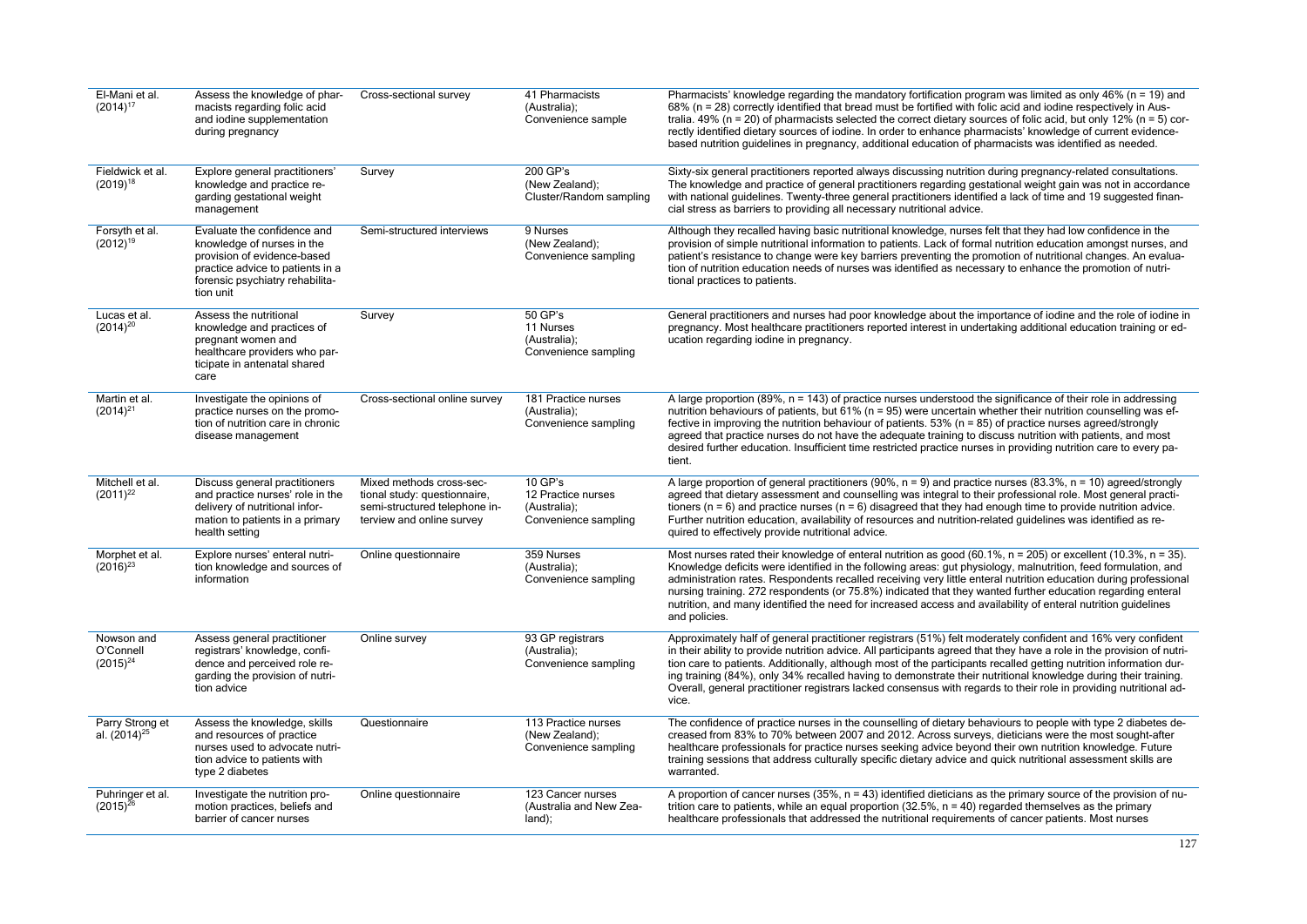|                                             |                                                                                                                                                       |                                           | Convenience sampling                                                   | agreed/strongly agreed that healthy eating improves health-related quality of life. Lack of time and nutrition<br>expertise were cited as the most common barriers to promoting healthy eating.                                                                                                                                                                                                                                                                                                                       |
|---------------------------------------------|-------------------------------------------------------------------------------------------------------------------------------------------------------|-------------------------------------------|------------------------------------------------------------------------|-----------------------------------------------------------------------------------------------------------------------------------------------------------------------------------------------------------------------------------------------------------------------------------------------------------------------------------------------------------------------------------------------------------------------------------------------------------------------------------------------------------------------|
| Waterland et al.<br>$(2020)^{27}$           | Report general practitioners'<br>experiences, barriers and ena-<br>blers regarding providing nutri-<br>tion and exercise advice to<br>cancer patients | Semi-structured telephone in-<br>terviews | $33$ GP's<br>(Australia);<br>Purposive sampling                        | General practitioners acknowledged the importance of their role in the ongoing promotion of nutrition and<br>exercise counselling in patients with cancer. General practitioners noted the influence of patients' attitudes,<br>insufficient time, and the lack of resources and programs on nutrition advice and exercise practices. As gen-<br>eral practitioners expressed feeling undergualified to counsel cancer patients in these areas, a strong desire<br>for additional education and training was evident. |
| Whitelock and<br>Kapur (2018) <sup>28</sup> | Determine the knowledge,<br>practices and attitudes of in-<br>terns about malnutrition and<br>hydration in an acute tertiary-<br>care hospital        | Questionnaire                             | 34 GP registrars<br>(Australia);<br>Convenience sampling               | General practitioner interns recorded poor knowledge of the principles regarding malnutrition and hydration<br>management. Overall, almost all interns agreed that further training in malnutrition (90%, n = 76) and hydra-<br>tion (88%, n = 74) would be beneficial and improve the health outcomes of patients. Competing priorities,<br>lack of interest and unclear sense of responsibility were identified as barriers that restricted the provision of<br>nutritional advice to patients.                     |
| Winter et al.<br>$(2017)^{29}$              | Understand general practition-<br>ers and practice nurses' expe-<br>riences and current practices<br>regarding the nutrition care of<br>patients      | Online survey/ questionnaire              | 45 Practice nurses and<br>GP's<br>(Australia);<br>Convenience sampling | 63% ( $n = 24$ ) of practice nurses and general practitioners felt moderately to very confident in their ability to<br>promote nutritional recommendations. Despite high perceived confidence, $68\%$ ( $n = 26$ ) indicated the need<br>for further professional development in this area. Inadequate understanding of knowledge and the absence<br>of guidelines were regarded as challenges to the provision of nutritional information.                                                                           |

\* GP = General Practitioner; \*\*Articles also investigated other population samples, including primary healthcare practitioners from other countries, allied health practitioners, students, and the general population. These findings were excluded from our analyses.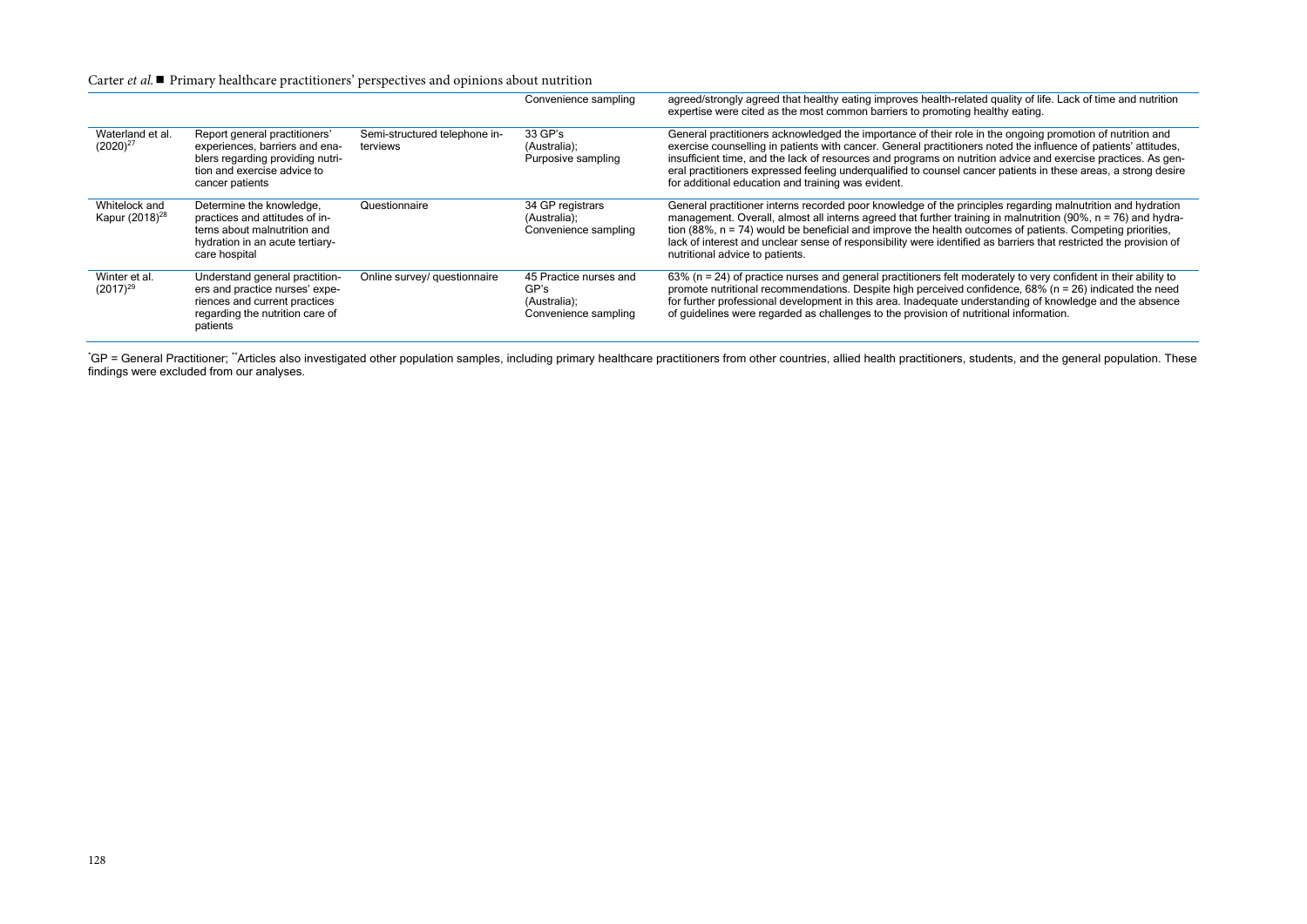#### Table 2. Illustrative quotes by participants relevant to meta themes and subthemes

#### 1. PRACTITIONER EXPERIENCES

1.1 Prioritisation of nutrition (n = 4 articles)

'The ideal role is that if you're not taking the opportunity to talk to patients about their diet and exercise, you are just missing every opportunity to save the nation's health in every way possible'.<sup>8</sup>

'Diet and exercise are part of the consultation. It's routine'.15

'General practitioners have a very important role in providing this [nutrition] advice'.<sup>24</sup>

<sup>'[1]</sup>It is our role as general practitioners to enquire about [exercise and nutrition] and provide support as needed'.<sup>27</sup>

1.2 Inter-Professional collaboration (n = 4 articles)

'Currently unable to refer women to [the] dietician, [due to] (funding)…therefore midwives, especially those involved in continuity of care models are at the coal face to make changes given they have the right information and tools to do so'.<sup>12</sup>

'Obviously it needs to be a joint effort between the doctors and the nursing staff and the dietician'.13

'It would be helpful to have dietician provide in-service with select critical care scenarios to gain understanding for how she approaches a patient case and chooses dietary formula based on patient's past history, multiorgan failure, type of surgery done, allergies, etc'.<sup>23</sup>

'I haven't referred to exercise physiologists because there aren't that many around and the referral pathways are not well developed in our region. I've certainly referred to physios but usually on an EPC [enhanced primary care] type thing and that's not enough. They need more'.<sup>27</sup>

#### 1.3 The value of nutritional interventions (n = 3 articles)

'I preferred not to answer the Q [question] about how many serves of dairy to give adequate calcium – because I don't believe dairy is healthy for anyone'.11

'I'm not aware of any studies…which have actually made a difference to the outcome of these patients'.13

'Probably better than any medication that we can give you'.<sup>27</sup>

#### 1.4 Prioritisation of nutrition (n = 2 articles)

'It's [nutrition] an important thing, but it's not an essential…like the airway, breathing, circulation…those things will always come first'.13

...dealing with acute, immediate issues that the patient has come in with...then not getting the chance to talk about things like exercise and nutrition'.<sup>27</sup>

#### 2. EDUCATION AND TRAINING

2.1 Knowledge (n = 4 articles)

'I'm sure there's research in that area [nutrition interventions], but I don't know anything about it'.<sup>13</sup>

'Lack of knowledge, which stems from lack of training. You learn from what you read in the patient information sheets'.15

'I know very little about the management of weight in pregnancy and the implication of obesity…'.18

<sup>1</sup> do a lot of background readings in this idea [nutrition counselling] so I feel like I have a lot of knowledge on how to work through that but I don't think this is a common thing at all in general practice'.<sup>27</sup>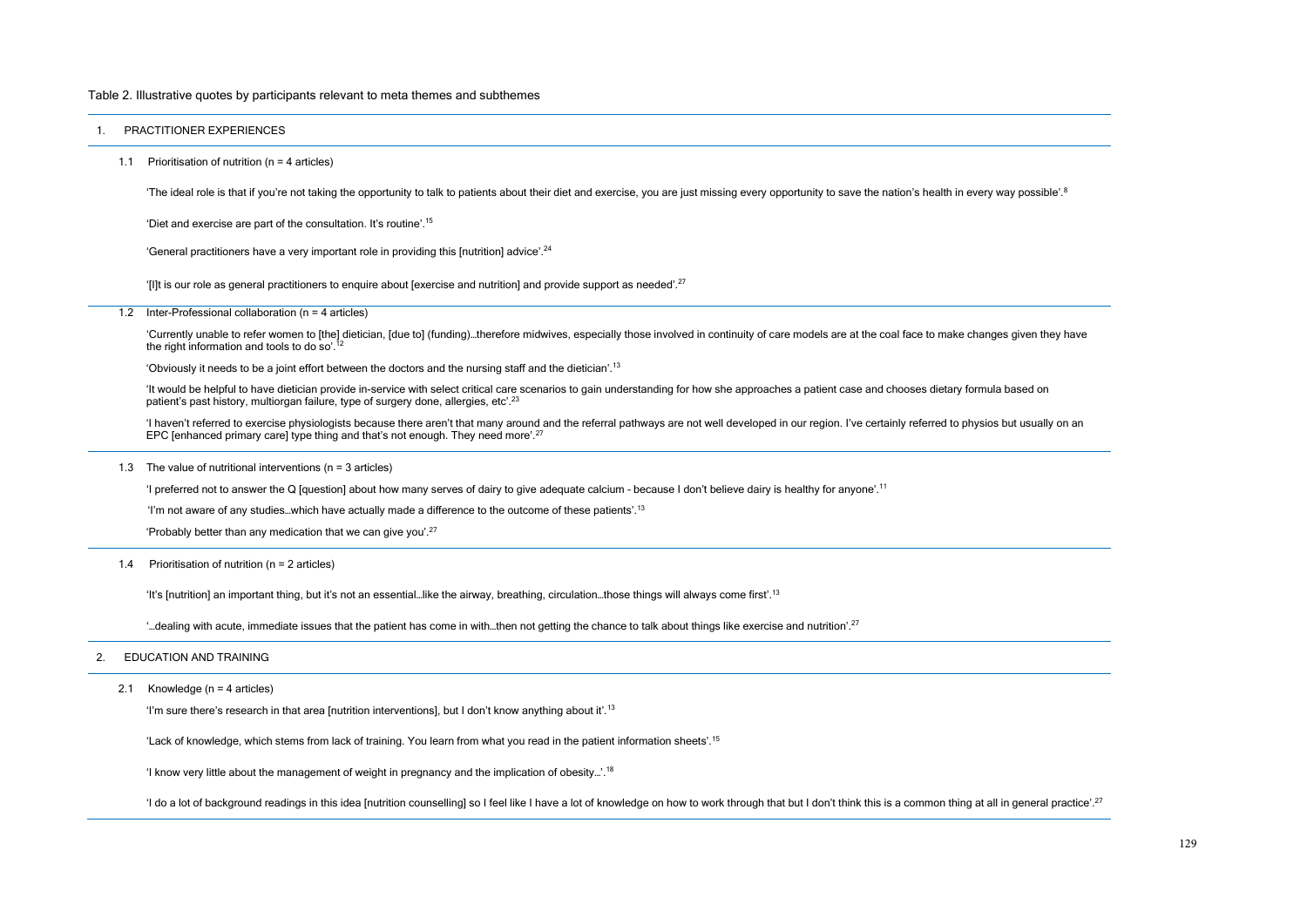2.2 Confidence (n = 3 articles)

'To be honest I wouldn't feel 100% confident. I mean I have certain knowledge towards it [nutrition] but I don't feel very confident'.19

'I would like to build on knowledge to gain confidence'.25

'[It's] as important as all the pharmacological treatment but probably as [general practitioners] we don't do it enough and don't have enough confidence in giving recommendations regarding exercise and nutrition'.27

2.3 Interest in training and education in nutrition ( $n = 6$  articles)

'Midwives are often the first point of contact a mother has with a health professional during her pregnancy and should be given every opportunity to expand knowledge and give the best advice to mothers and their families'.<sup>12</sup>

'I think we [practitioner nurses] should all do a nutritional course, solely on nutrition…'.8

'As health professionals we can help with the quidelines... we are not trained. Going on a course of or having a CE session does not make you an expert. Basic stuff is ok, but then flick on'.<sup>15</sup>

'Would like further education re re-feeding syndrome'.<sup>23</sup>

'I need to have more education and training on this [nutrition] to do [counsel] it properly'.25

<sup>1</sup> think having resources that are simple and easy to use that are fairly generic so that [they] can be used for most cancers and a handout for patients would be incredibly useful'.<sup>27</sup>

2.4 Education (n = 3 articles)

"...and you know we don't really have enough staff education before people come in or when they come in. Its fly by the seat of your pants for a lot of it...'.<sup>19</sup>

'Postgraduate education provides limited education regarding nutritional therapy…'.23

'I think most medical school training needs to increase the emphasis on nutrition and addressing lifestyle risk factors'.24

2.5 Policy and Guidelines (n = 3 articles)

'Things work so much better when we eliminate some of the shades of grey...a consistent quideline would be terrific in many areas of maternity care, not just nutrition advice'.<sup>12</sup>

'My knowledge [of enteral nutrition] was gained mostly by self-education...When I came to this ICU, the feeding policy was non-existent and feeding practices were poor'.<sup>23</sup>

'And ongoing support, continuous professional development in nutrition, I have never, I don't think, been to one; I don't think they're around'.<sup>27</sup>

2.6 Resources (n = 2 articles)

'Very little education or resources are directed towards midwives in this area and we are the health professionals who spend most time with the women'.12

'I think that's the real issue; I don't think I have a real resource, I'm just using my brain, my common sense. I don't think I've ever had any tuition about diet and cancer'.<sup>27</sup>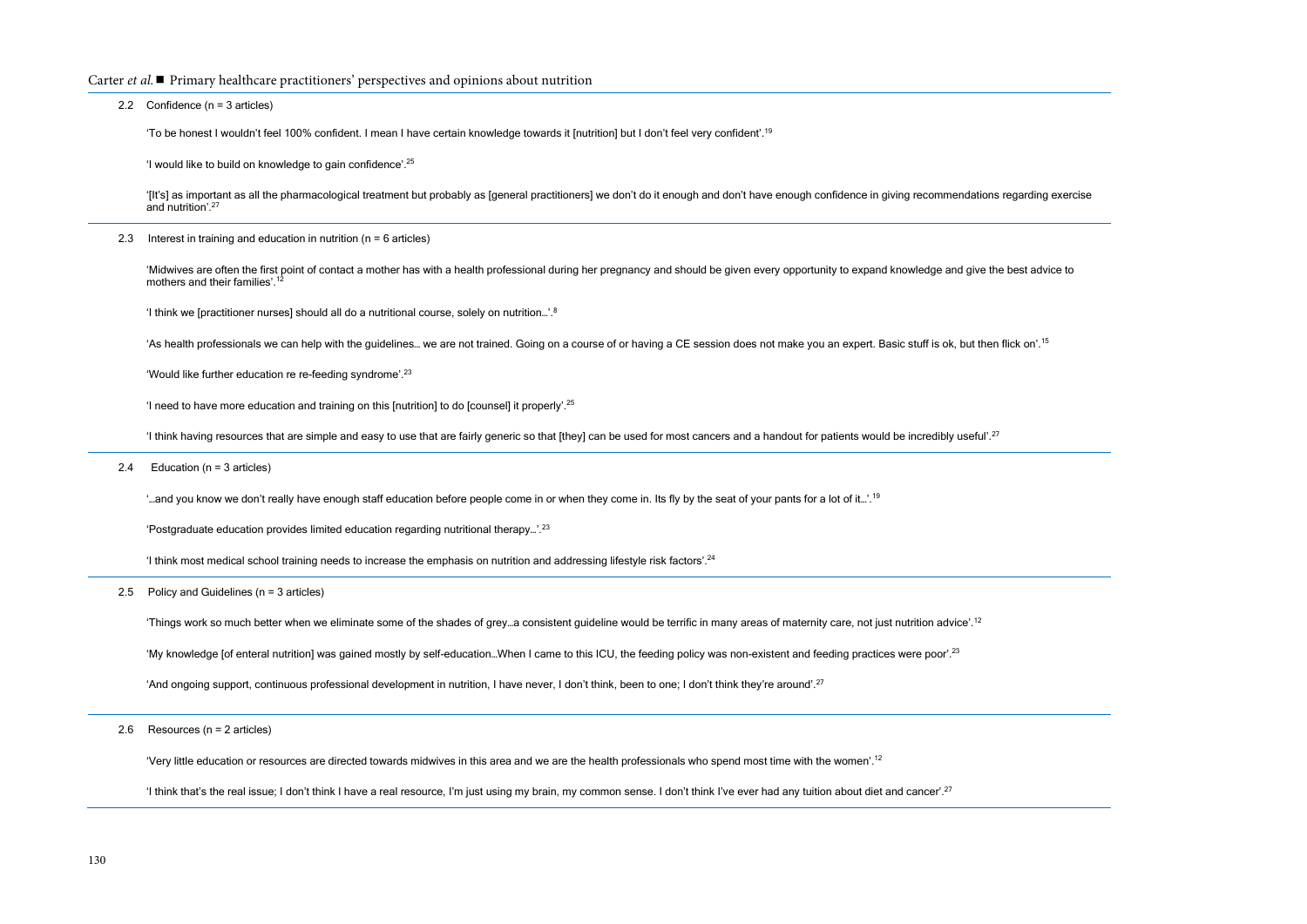#### 3 CHALLENGES

3.1 Time (n = 5 articles)

'We [practitioner nurses] are just so busy and just so overworked that we don't get time to do that sort of thing [provision of nutrition care]'.8

'It is good to talk about nutrition, but how do you fit that in when people come in with an agenda for a 15-minute consult?'.15

'15 minutes appointment for first pregnancy (the only one I see) is barely enough time to discuss folic acid + iodine, midwife referral, listeria… so [I] don't often also discuss weight'.19

 $\ldots$  feel time is a large impediment in the general practitioners' ability to provide complex nutritional advice to patient'.<sup>24</sup>

"Ten-minute consultations are simply spinning the wheels in the mud. You can't do anything, because you don't have the time to do anything'.<sup>27</sup>

3.2 Patient factors (n = 5 articles)

'We are seeing more obese women and it is difficult to give then advice on weight management during pregnancy'.12

'Patients have their own agenda. They come with their own list. They don't want the general practitioner talking about subjects not relevant to the list'.15

'Well they don't really ask us anything, they try not to because they don't want to be told not to do things they want to do. They try to get away with stuff'.19

'Someone who lacks motivation and has no other support outside their general practitioner is unlikely to succeed in a lifestyle change'.<sup>24</sup>

'Patients have their own agenda when they come to the doctor...the top of their priority list is not always to hear about nutrition, exercise and lifestyle...but you still try to weave it in'.<sup>27</sup>

3.3 Funding (n = 2 articles)

'Under the current unsatisfactory system, including the paucity of remuneration for general practice in obstetric care, involvement [of gestational weight management] in obstetric care is impossible'.<sup>18</sup>

'Yeah, the fact that [general practitioners] don't get funded for spending a lot of time with patients [to discuss exercise and nutrition]'.<sup>27</sup>

3.4 Communication (n = 1 articles)

'Communication skills. To be able to talk to the patients and gather information you need. Much the same as what we're doing now'.8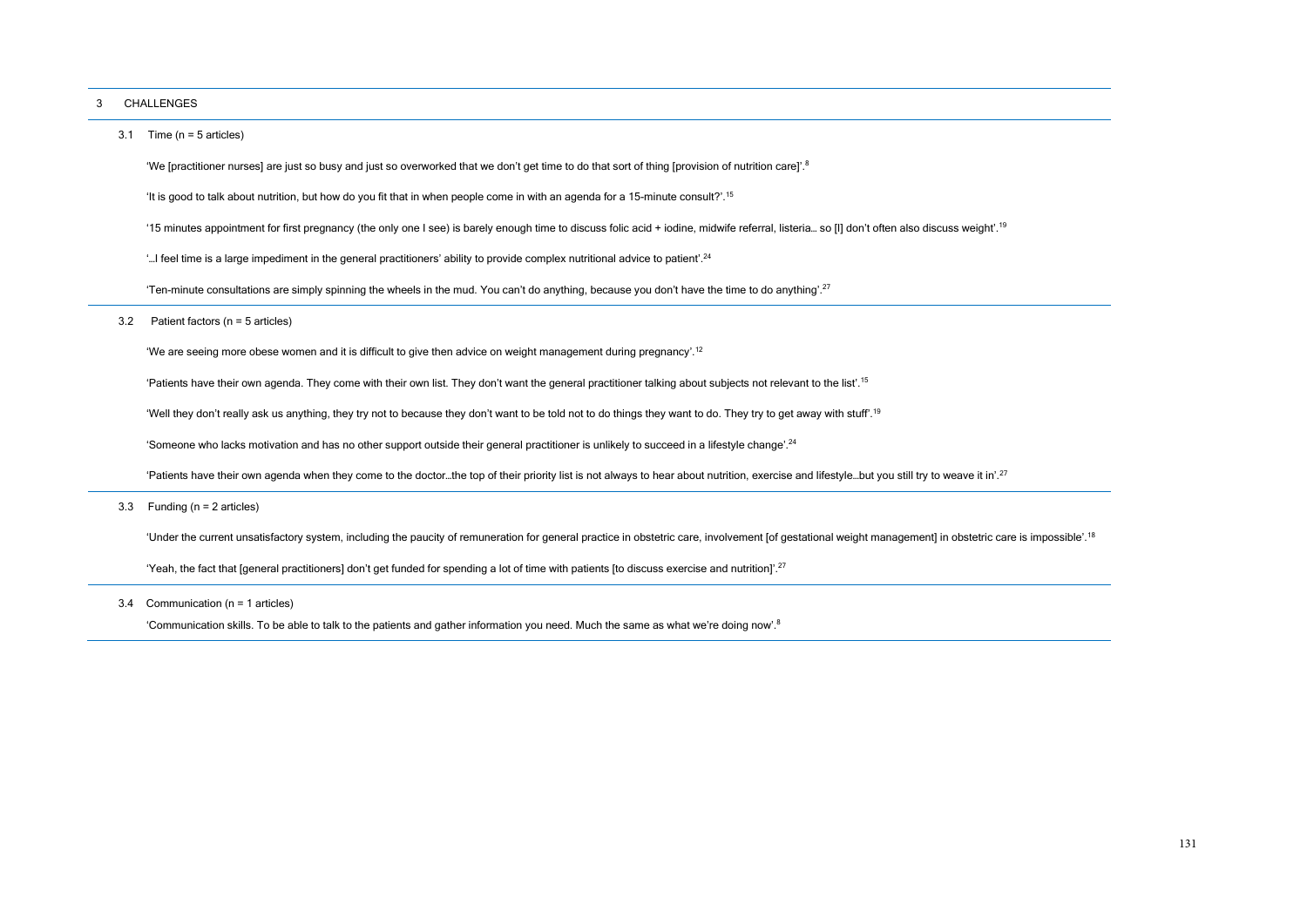

Figure 1. Meta themes (red boxes) and associated subthemes (blue boxes)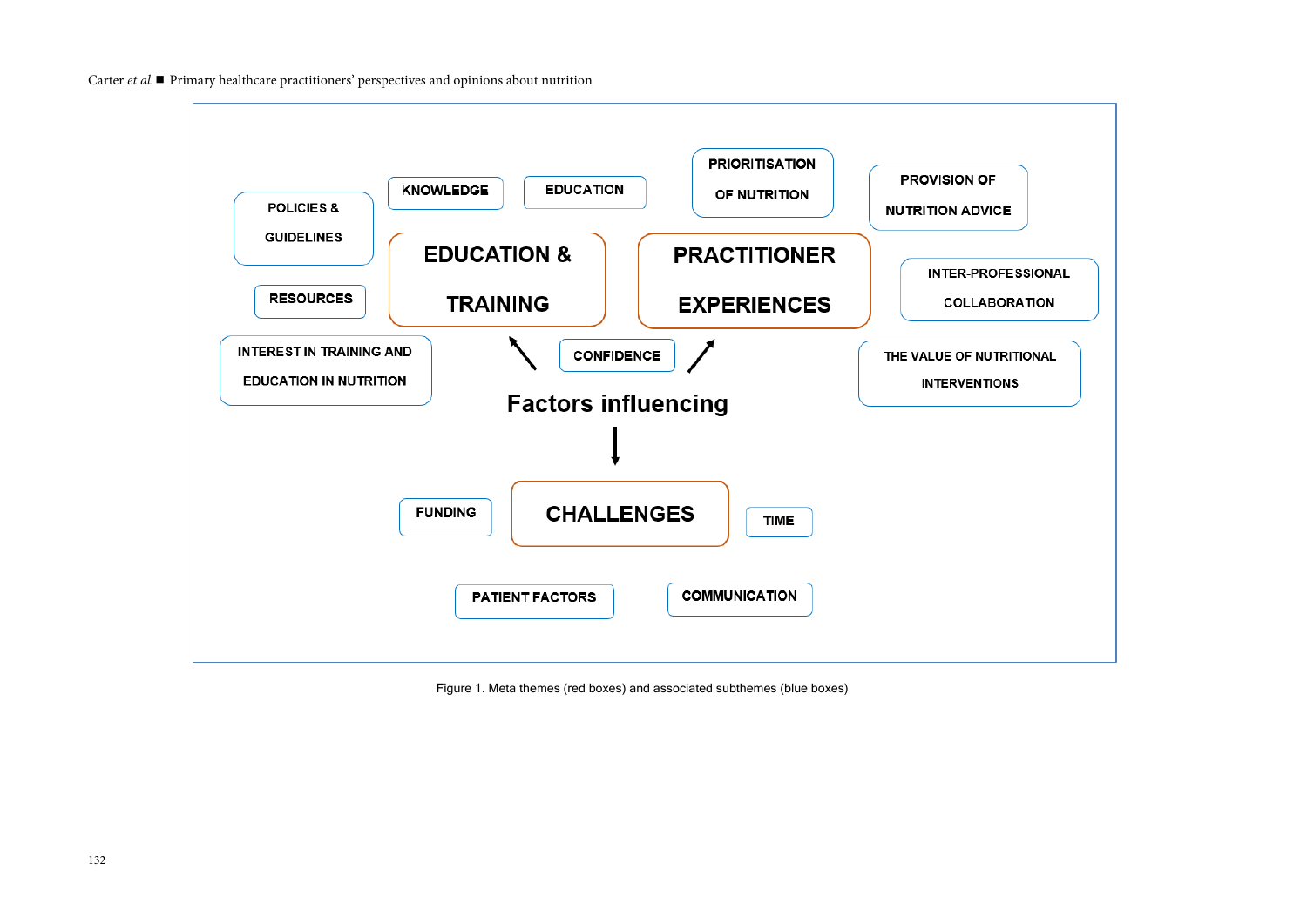sub-themes in blue. Table 2 provides an overview of selected quotes, supporting the meta themes and sub-themes. The quotes were extracted from individual references and reflected the perspectives of the study participants.

# **Discussion**

This review provides a comprehensive overview of primary healthcare practitioners' perspectives about the counselling of patients in nutrition in Australia and New Zealand. The results illuminate several key factors that influence the opinions of primary healthcare practitioners regarding the provision of nutrition advice to patients. Firstly, primary healthcare practitioners clearly perceive the provision of nutrition advice as their responsibility, with only one article including general practitioners reporting that the provision of detailed nutrition counselling was not considered part of their role.<sup>7</sup> This is consistent with previous literature, suggesting that healthcare professionals should conduct a nutritional assessment, provide basic evidence-based nutrition advice, and refer patients to a dietician when necessary.<sup>4,30-32</sup> As healthcare practitioners are accessible to a large proportion of the population, this provides opportunities to discuss nutrition, encourage dietary changes and support the longterm maintenance of these dietary changes.<sup>8,22</sup> However, uncertainty regarding an operational definition of basic nutrition care was reported by some primary healthcare practitioners, who found it difficult to differentiate their professional roles.8,13,18 Clarification of the scope of practice of healthcare practitioners in relation to nutrition may relieve uncertainty and enhance confidence in the delivery of such information.<sup>21</sup> Professional associations could consider the development of a position statement or guiding principles to achieve this outcome.

Secondly, a recurrent sub-theme across the studies reviewed was the perceived value and impact of primary healthcare practitioners on patient health outcomes.<sup>18,22,26</sup> Perspectives were positive about the impact of dietary counselling on changing patients' eating patterns, where healthcare practitioners strongly agreed that nutrition is a key determinant of health outcomes.18,22,26,27 This concurs with the view of the WHO that the provision of nutrition services is associated with improved maternal, infant, and child health, a lower risk of chronic disease and improved life expectancy.33 Recognition of the crucial role of dietary interventions in the prevention and treatment of non-communicable diseases can influence the frequency of dietary counselling by primary healthcare practitioners.<sup>8</sup> However, while nurses reported that they believed there is considerable evidence to support the success of dietary interventions, the strength or extent of this evidence was unknown to them.<sup>26</sup> The lack of awareness of primary healthcare practitioners, prompted by a deficiency in nutrition knowledge, can precipitate negative beliefs about the effectiveness of nutrition interventions.13 Health professionals, particularly doctors, are shown to influence patients' nutrient intake; hence there

is a need for healthcare practitioners to lead and promote a collaborative nutrition care approach.<sup>34</sup> This may be achieved by ensuring all healthcare practitioners adopt the view that improving their patients' nutritional habits will improve patient outcomes.34 Additionally, the development of objective outcome measures to quantify the benefits of nutrition therapy may modify practitioners' perspectives and help in this matter.<sup>13</sup>

Despite the importance of nutrition and its role in the provision of advice to patients, primary healthcare practitioners were often not able to translate this priority into practice due to a lack of education and training, with a clear gap in knowledge identified across several areas of nutrition.8,13,15,35 This may lead to the provision by practitioners of nutrition education based on personal experiences and perspectives rather than evidence-based guidelines, which can be of concern.<sup>13,35</sup> It was also apparent that primary healthcare practitioners' knowledge deficits impede their confidence in the delivery of nutrition information to patients.<sup>25,28,29</sup> Lack of evidence-based nutrition knowledge and associated confidence is underpinned by inadequate nutrition education during and after their formal training.<sup>15,17,23,24</sup> This lack of confidence was also noted in a study from Germany, where less than half of general practitioners surveyed believed that they had successfully changed the dietary habits of their patients.36 Specifically, studies included in this review emphasised an absence of assessment opportunities to demonstrate nutrition competence and limited coverage of specific nutrition-related advice during training.<sup>12,15</sup> Following registration, there is often limited availability and accessibility of nutrition education opportunities and resources. It is therefore unsurprising, that another strong theme identified in this review was primary healthcare practitioners' interest in receiving additional education and training in nutrition.8,20,21,29 This concurs with the findings of previous studies that identified insufficient education in nutrition, including a lack of nutrition assessment skills that translate into clinical practice.30,35,37 Implementation of a comprehensive nutrition curricula into existing Australian and New Zealand curricula and an increase in available educational opportunities and resources is clearly warranted. In Australia, a Nutrition Competency Framework was developed in 2016 to guide the inclusion of several knowledge and skills-based nutrition competencies in Australian medical curricula. This Framework has, however, to our knowledge, not been formally adopted by the Australian Medical Council, which regulates the Australian and New Zealand medical education. In New Zealand, a nutrition syllabus was introduced in 2012 in general practitioners' training. However, the effectiveness of this syllabus remains to be assessed.38,39 A recent comparative analysis of nutrition incorporated into medical curricula worldwide showed that only 44% of the Australia and New Zealand accreditation documents included in the study had requirements for nutrition education.<sup>40</sup> A systematic review of worldwide literature on the provision of nutrition education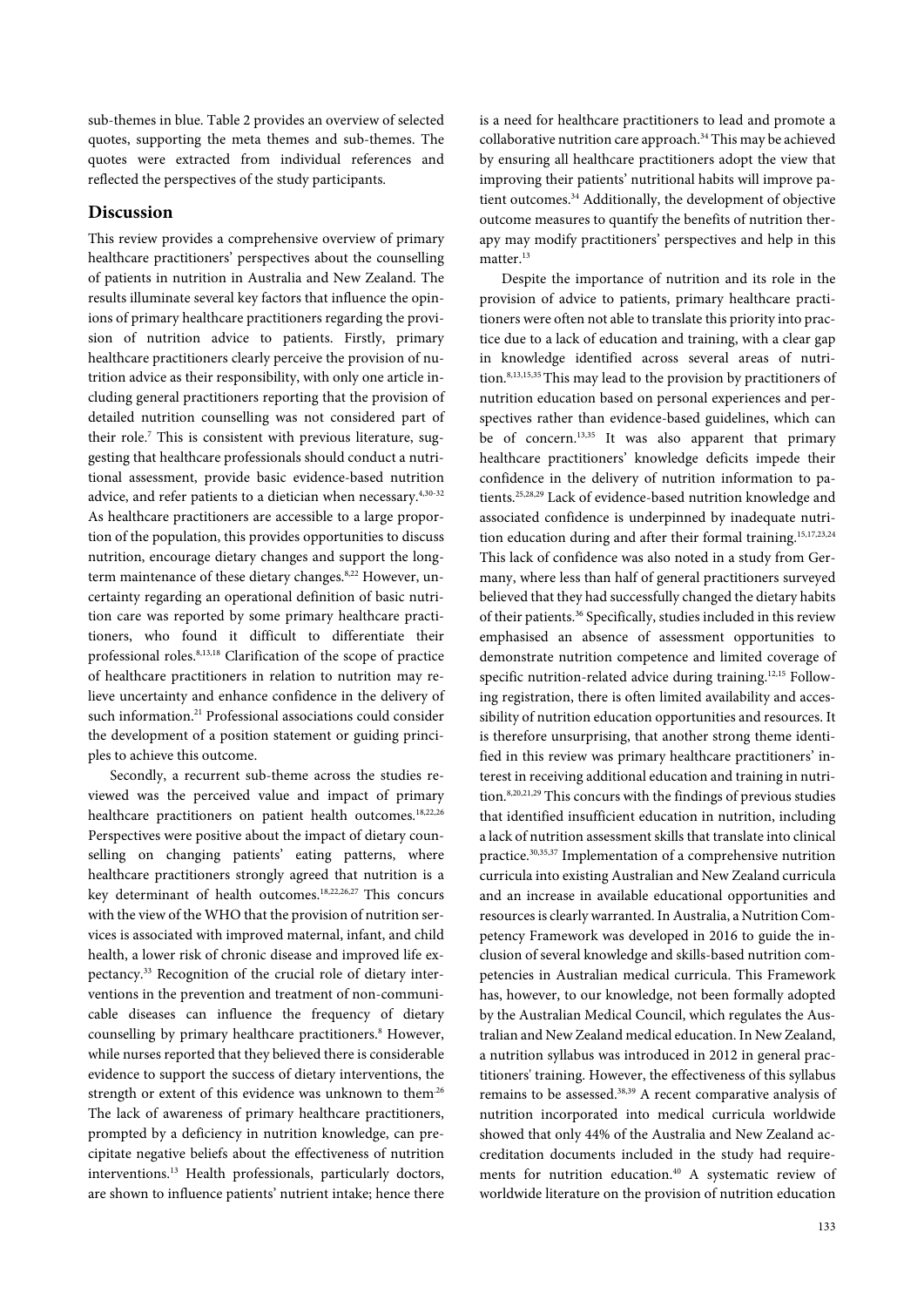to medical students also identified a lack of consensus in education worldwide and concluded that medical students are not provided with adequate nutrition training, calling for institutional commitment to improve nutrition education.<sup>41</sup> Clearly, there is scope to improve nutrition education of medical practitioners worldwide, including assessment opportunities.

The capacity of primary healthcare practitioners to guide and provide evidence-based information to patients is further impacted by additional challenges, including time constraints, funding and prioritisation of nutrition. In Australia and New Zealand, primary health practitioners consistently reported that the time length of patient consultations highly influenced their decision to counsel patients on nutrition.7,8,25-27,35 For example, practitioner nurses and general practitioners indicated that 5-10 minutes and 1-5 minutes respectively were spent on discussions on patients' diet and the provision of nutrition advice.<sup>22</sup> Literature has stressed that building rapport and getting an understanding of the psycho-social requirements of patients is needed to motivate dietary changes of patients – a process that takes significantly longer than a typical 15-minute healthcare practitioner appointment.37 Time constraints are clearly a major challenge to the provision of nutrition advice; however, this is not a challenge that can be easily addressed as it would require budgets allocated to the provision of healthcare to include funding time for nutrition assessment and recommendations in consultations with patients.<sup>42</sup> Thus, funding is an additional barrier to the implementation of nutrition advice during counselling as healthcare practitioners are not adequately reimbursed.8,22,27 Supplementary solutions for current time constraints include improved education concerning the delivery of brief interventions to promote healthy dietary behaviour change within the context of limited time or the collaboration with other staff that may increase practitioners' time with patients.<sup>21</sup> The challenge of prioritisation of nutrition is linked to the limited time in standard consultations with patients.<sup>13,27,28,35</sup> Whilst increasing practitioners' knowledge about the importance of nutrition interventions may encourage the provision of nutrition advice, the matter of time continues to lower the priority of nutrition over acute health-related problems.

Although many studies of the perspectives of nurses and doctors were identified, no articles reported on the opinions of dentists towards nutrition counselling. This is an unexpected finding as poor dietary habits are associated with poor dental outcomes, including cavities and gum disease, and poor dental conditions limit individuals food choices.43 Dental practitioners recognise the essential role of dietary counselling in the prevention of cavities, but infrequently provide brief and non-specific nutrition advice due to a perceived low level of confidence and competence.<sup>43</sup> The literature also reported various challenges, including financial compensation, insufficient education and training, and time constraints.<sup>44</sup> These findings coincide with the perspectives of other primary healthcare practitioners included in this review. Furthermore, only one study included in this review explored the perspectives of pharmacists toward nutrition and dietary counselling.17 The Pharmaceutical Society of Australia's National Competency Standard Framework indicates that the role of pharmacists encompasses the promotion of dietary recommendations that complements the provision of medications.45 In previous studies, it has been identified that pharmacists' lack of knowledge and expertise in nutrition was a major limitation in providing dietary counselling.<sup>46,47</sup> Additionally, pharmacists strongly agreed that they are an accessible and credible source of nutrition information for patients but reported low confidence in providing this nutrition-based therapy.<sup>48</sup> Hence the perspectives of pharmacists and dentists align with the perspectives of primary healthcare practitioners explored in this review.

Although this study exclusively analysed the opinions of primary healthcare practitioners, dieticians are clearly specialists in providing detailed dietary advice. According to the Australian Government Department of Health, if an individual is diagnosed with a disease where nutrition plays an important role in disease management (e.g., cardiovascular disease or diabetes), general practitioners can provide a General Practitioner Management Plan (GPMP) and Team Care Arrangement (TCA), which entitles the individual to five visits per year to a registered dietician.<sup>49</sup> However, patient access to dieticians may be limited due to socioeconomic factors, remote location, or patient's health conditions not qualifying them for this rebate. In addition, the GPMP and TCA do not cover the entire cost of appointments, with out-of-pocket gaps having to be paid by patients.<sup>49</sup> Previous reports highlight a shortage of dieticians in rural and regional areas where populations often demonstrate the greatest need for dietary interventions.<sup>6</sup> Limitations that reduce access of patients to dieticians also include the low rate of referrals by practitioners such as physicians related to patient resistance given the cost of dietician services.50 Lastly, the role of nutrition in disease prevention is clearly as important as the role of dietary changes after patients are diagnosed with a chronic condition. Therefore, there is an increased obligation of primary healthcare practitioners to provide nutrition advice given their feasibility and accessibility, particularly in remote locations.

## **Limitations**

Although a broad and comprehensive search of key databases was conducted, a perceived limitation of this study may have been the exclusion of the database CINAHL. CINAHL was excluded from the search strategy because it predominantly covers allied health practitioners. In addition, participant numbers were small in some of the articles included, in particular qualitative studies that used interviews and focus groups, which may have been due to data saturation. Lastly, convenience sampling was utilised in the majority of studies, which is common in this line of research.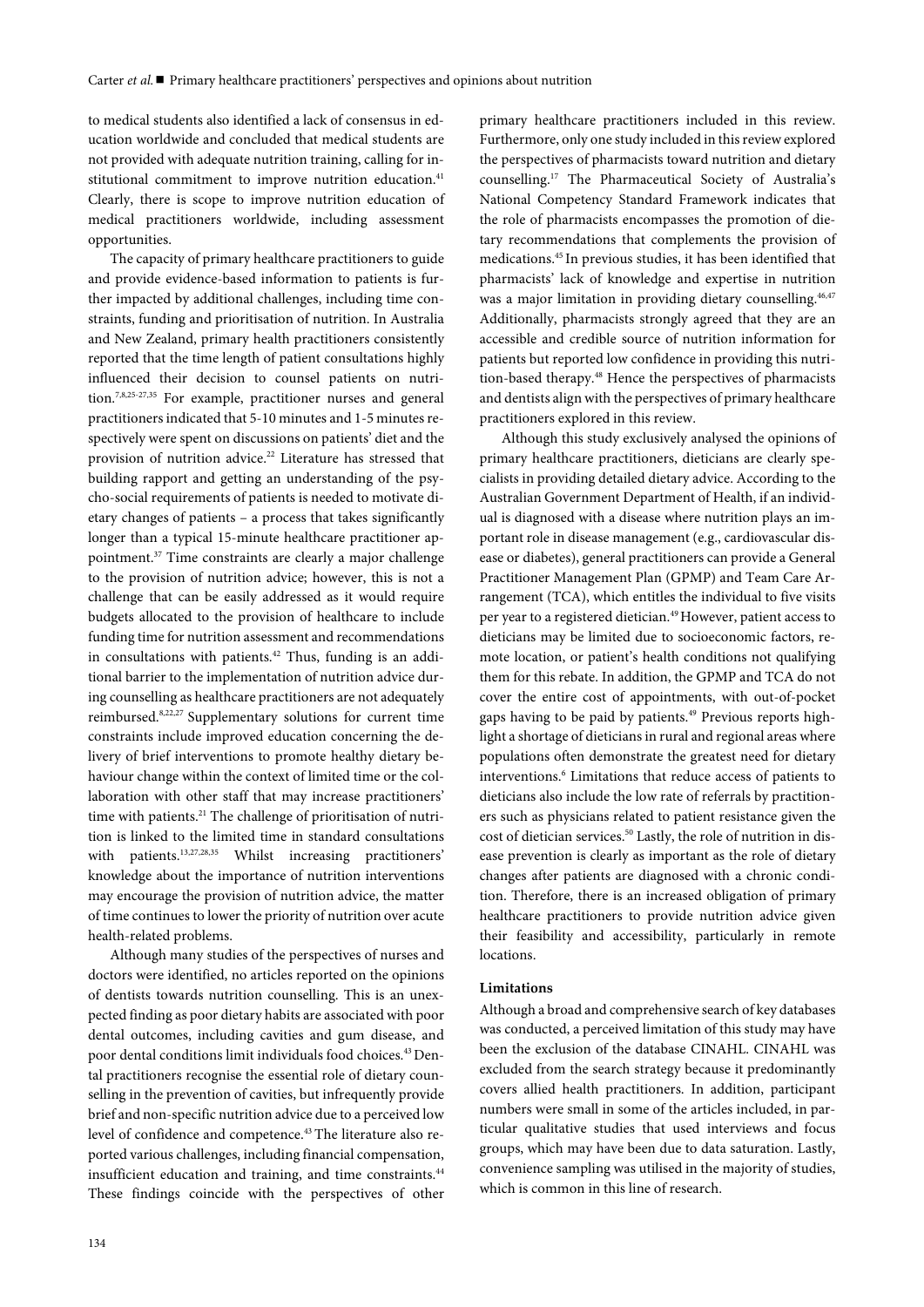# **Conclusions**

This review has identified several key challenges that influence the provision of nutrition advice to patients by primary health care providers in Australia and New Zealand, including time constraints, insufficient education and training and associated factors such as low knowledge, confidence and low prioritisation of nutrition. There is clearly scope for improving medical education curricula in the area of nutrition counselling. Primary healthcare education needs to include curricula on evidence-based nutrition that can be implemented effectively within the time constraints of a standard consultation to allow adequate patient counselling in nutrition. This would also require further research to investigate whether brief dietary interventions with patients are indeed effective in improving patients' dietary habits and nutritional status. Lastly, further research should investigate the perspectives of dentists and pharmacists toward nutrition counselling.

## **Conflict of Interest**

The authors declare that they have no conflict of interest.

## **References**

1. WHO. Nutrition for health and development: a global agenda for combating malnutrition, 2000. [Cited 20 December 2021]; Available from: https://apps.who.int/iris/handle/10665/66509.

2. WHO. Joint WHO/FAO Expert Consultation – Diet, nutrition and the prevention of chronic diseases. Technical Report Series No. 916, 2003. [Cited 20 December 2021]; Available from: http://health.euroafrica.org/books/dietnutritionwho.pdf.

3. Afshin A, Sur PJ, Fay KA, Cornaby L, Ferrara G, Salama JS, et al. Health effects of dietary risks in 195 countries, 1990-2017: a systematic analysis for the Global Burden of Disease Study 2017. Lancet. 2019;393:1958-1972.

4. WHO. United Nations decade of action on nutrition (2016-2025) Work Program, 2017. [Cited 20 December 2021]; Available from: https://www.fao.org/3/bs726e/bs726e.pdf.

5. Hogan S, Tuano K. NZIER Report to Dietietics NZ: a critical missing ingredient: The case for increased dietetic input in tier 1 health services, 2021. [Cited 20 December 2021]; Available from: https://dietitians.org.nz/wp-content/uploads/2021/05/Dietitians-NZ-Final-report.pdf.

6. Siopis G, Jones A, Allman-Farinelli M. The dietetic workforce distribution geographic atlas provides insight into the inequitable access for dietetic services for people with type 2 diabetes in Australia. Nutr Diet. 2020;77:121-130. 7. Crowley J, O'Connell S, Kavka A, Ball L, Nowson CA. Australian general practitioners' views regarding providing nutrition care: results of a national survey. Public Health. 2016; 140:7-13.

8. Cass S, Ball L, Leveritt M. Australian practice nurses' perceptions of their role and competency to provide nutrition care to patients living with chronic disease. Aust J Prim Health. 2014;20:203-208.

9. Grant MJ, Booth A. A typology of reviews: an analysis of 14 review types and associated methodologies. Health Info Libr J. 2009;26:91-108.

10. Braun V, Clarke V. Using thematic analysis in psychology. Qual Res Psychol. 2006;3:77-101.

11. Arrish J, Yeatman H, Williamson M. Australian midwives and provision of nutrition education during pregnancy: a cross sectional survey of nutrition knowledge, attitudes, and confidence. Women Birth. 2016;29:455-464.

12. Arrish J, Yeatman H, Williamson M. Self-Reported Nutrition Education Received by Australian Midwives before and after Registration. J Preg. 2017;2017:5289592.

13. Chapple LA, Chapman M, Shalit N, Udy A, Deane A, Williams L. Barriers to nutrition intervention for patients with a traumatic brain injury: views and attitudes of medical and nursing practitioners in the acute care setting. J

Parenter Enter Nutr. 2018;42:318-326.

14. Crowley J, Ball L, Han DY, McGill AT, Arroll B, Leveritt M, et al. Doctors' attitudes and confidence towards providing nutrition care in practice: comparison of New Zealand medical students, general practice registrars and general practitioners. J Prim Health Care. 2015;7:244-250.

15. Crowley J, Ball L, McGill AT, Buetow S, Arroll B, Leveritt M, et al. General practitioners' views on providing nutrition care to patients with chronic disease: a focus group study. J Prim Health Care. 2016;8:357-364.

16. Crowley J, Ball L, Wall C. Nutrition advice provided by general practice registrars: an investigation using patient scenarios. Public Health. 2016;140:17-22.

17. El-Mani SF, Mullart J, Charlton KE, Flood VM. Folic acid and iodine supplementation during pregnancy: how much do pharmacists know and which products are readily available? J Pharm Pract Res. 2014;44:113-119.

18. Fieldwick D, Smith A, Paterson H. General practitioners and gestational weight management. J Obstet Gynaecol. 2019;39:485-491.

19. Forsyth N, Elmslie J, Ross M. Supporting healthy eating practices in a forensic psychiatry rehabilitation setting. Nutr Diet. 2012;69:39-45.

20. Lucas CJ, Charlton KE, Brown L, Brock E, Cummins L. Antenatal shared care: are pregnant women being adequately informed about iodine and nutritional supplementation? Aust New Zealand J Obstet Gynaecol. 2014;54:515-521.

21. Martin L, Leveritt MD, Desbrow B, Ball LE. The self-perceived knowledge, skills and attitudes of australian practice nurses in providing nutrition care to patients with chronic disease. Fam Pract. 2014;31:201-208.

22. Mitchell LJ, MacDonald-Wicks L, Capra S. Nutrition advice in general practice: the role of general practitioners and practice nurses. Aust J Prim Health. 2011;17:202-208.

23. Morphet J, Clarke AB, Bloomer MJ. Intensive care nurses' knowledge of enteral nutrition: a descriptive questionnaire. Intensive Crit Care Nurs. 2016;37:68-74.

24. Nowson CA, O'Connell SL. Nutrition knowledge, attitudes, and confidence of Australian general practice registrars. J Biomed Edu. 2015;2015:219198.

25. Parry Strong A, Lyon J, Stern K, Vavasour C, Milne J. Five-year survey of Wellington practice nurses delivering dietary advice to people with type 2 diabetes. Nutr Diet. 2014;71:22-27.

26. Puhringer PG, Olsen A, Climstein M, Sargeant S, Jones LM, Keogh JW. Current nutrition promotion, beliefs and barriers among cancer nurses in Australia and New Zealand. Peerj. 2015;3: e1396.

27. Waterland JL, Edbrooke L, Appathurai A, Lawrance N, Temple-Smith M, Denehy L. 'Probably better than any medication we can give you': general practitioners' views on exercise and nutrition in cancer. Aust J Gen Pract. 2020;49:513-518.

28. Whitelock G, Kapur E. Interns' knowledge of, and attitudes and practices towards malnutrition and hydration in an Australian acute tertiary-care hospital. Australasian Medical Journal. 2018;11:397-405.

29. Winter J, McNaughton SA, Nowson CA. Nutritional care of older patients: experiences of general practitioners and practice nurses. Aust J Prim Health. 2017;23:178-182.

30. Ball LE, Hughes RM, Leveritt MD. Nutrition in general practice: role and workforce preparation expectations of medical educators. Aust J Prim Health. 2010;16:304-310.

31. Kolasa KM, Rickett K. Barriers to providing nutrition counseling cited by physicians: a survey of primary care practitioners. Nutr Clin Pract. 2010;25:502-509.

32. Wynn K, Trudeau JD, Taunton K, Gowans M, Scott I. Nutrition in primary care: current practices, attitudes, and barriers. Can Fam Physician. 2010;56:e109-16.

33. WHO. Nutrition, 2021. [Cited 20 December 2021]; Available from: https://www.who.int/health-topics/nutrition.

34. Marshall AP, Takefala T, Williams LT, Spencer A, Grealish L, Roberts S. Health practitioner practices and their influence on nutritional intake of hospitalised patients. Int J Nurs Sci. 2019;6:162-168.

35. Arrish J, Yeatman H, Williamson M. Nutrition education in Australian midwifery programmes: a mixed-methods study. J Biomed Edu. 2016 (9680430):1-12.

36. Görig T, Mayer M, Bock C, Diehl K, Hilger J, Herr RM, et al. Dietary counselling for cardiovascular disease prevention in primary care settings: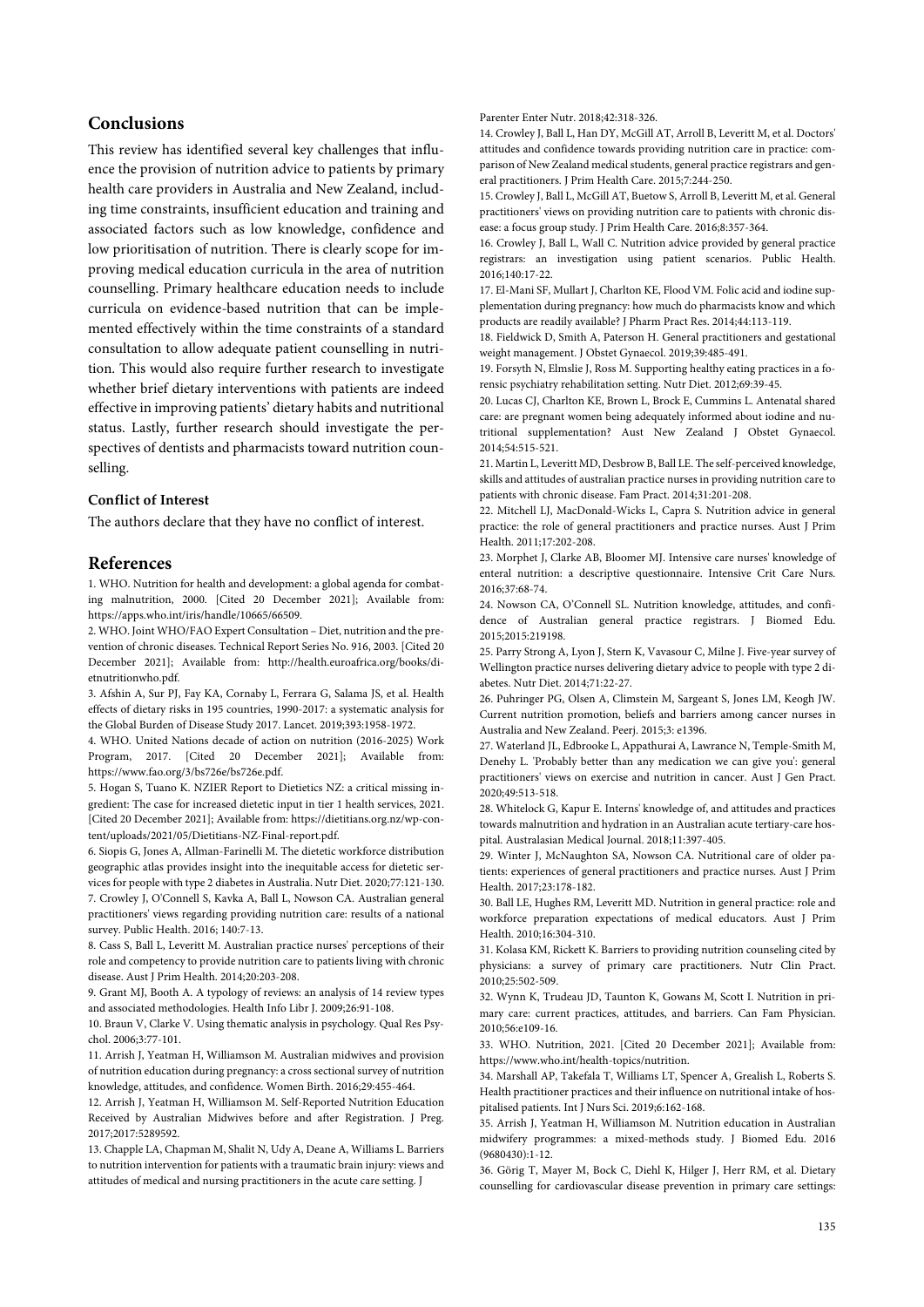results from a German physician survey. Fam Pract. 2014;31:325-332.

37.Adamski M, Gibson S, Leech M, Truby H. Are doctors nutritionists? What is the role of doctors in providing nutrition advice? Nutr Bull. 2018;43:147- 152.

38. Nowson C. Nutrition Competency Framework 2016. [Cited 01 November 2021]; Available from: https://www.deakin.edu.au/students/faculties/facultyof-health/school-of-exercise-and-nutrition-sciences/re-

search/wncit/toolkit/nutrition-competency-framework.

39. Crowley J, Ball L, Laur C, Wall C, Arroll B, Poole P, et al. Nutrition guidelines for undergraduate medical curricula: a six-country comparison. Adv Med Educ Pract. 2015;6:127-133.

40. Lepre B, Mansfield KJ, Ray S, Beck E. Reference to nutrition in medical accreditation and curriculum guidance: a comparative analysis. BMJ Nutr Prev Health. 2021;4:307-318.

41. Crowley J, Ball L, Hiddink GJ. Nutrition in medical education: a systematic review. Lancet Planet Health. 2019;3: e379-e89.

42. Nicholas LG, Pond CD, Roberts DC. Dietitian-general practitioner interface: a pilot study on what influences the provision of effective nutrition management. Am J Clin Nutr. 2003;77(4 Suppl):1039s-1042s.

43. Hayes MJ, Cheng B, Musolino R, Rogers AA. Dietary analysis and nutritional counselling for caries prevention in dental practise: a pilot study. Aust Dent J. 2017;62:485-492.

44. Franki J, Hayes MJ, Taylor JA. The provision of dietary advice by dental

practitioners: a review of the literature. Community Dent Health. 2014;31:9- 14.

45. Pharmaceutical Society of Australia. National competency standards framework for pharmacists in Australia, 2016. [Cited 04 June 2021]; Available from: https://my.psa.org.au/s/article/2016-Competency-Framework.

46. Kwan D, Hirschkorn K, Boon H. U.S. and Canadian pharmacists' attitudes, knowledge, and professional practice behaviors toward dietary supplements: a systematic review. BMC Complement Altern Med. 2006;6:31.

47.Medhat M, Sabry N, Ashoush N. Knowledge, attitude and practice of community pharmacists towards nutrition counseling. Int J Clin Pharm. 2020;42:1456-1468.

48. Douglas PL, McCarthy H, McCotter LE, Gallen S, McClean S, Gallagher AM, et al. Nutrition education and community pharmacy: a first exploration of current attitudes and practices in Northern Ireland. Pharmacy (Basel). 2019-7-27

49. Australian Government Department of Health. CDM individual allied health services provider information, 2013. [Cited 05 June 2021]; https://www.aci.health.nsw.gov.au/\_\_data/as-

sets/pdf\_file/0008/212786/MBS\_Chronic\_Disease\_Management\_and\_Allied\_Health\_Fact\_Sheet.pdf.

50. Mulquiney KJ, Tapley A, van Driel ML, Morgan S, Davey AR, Henderson KM, et al. Referrals to dietitians/nutritionists: a cross-sectional analysis of Australian GP registrars' clinical practice. Nutr Diet. 2018;75:98-105.